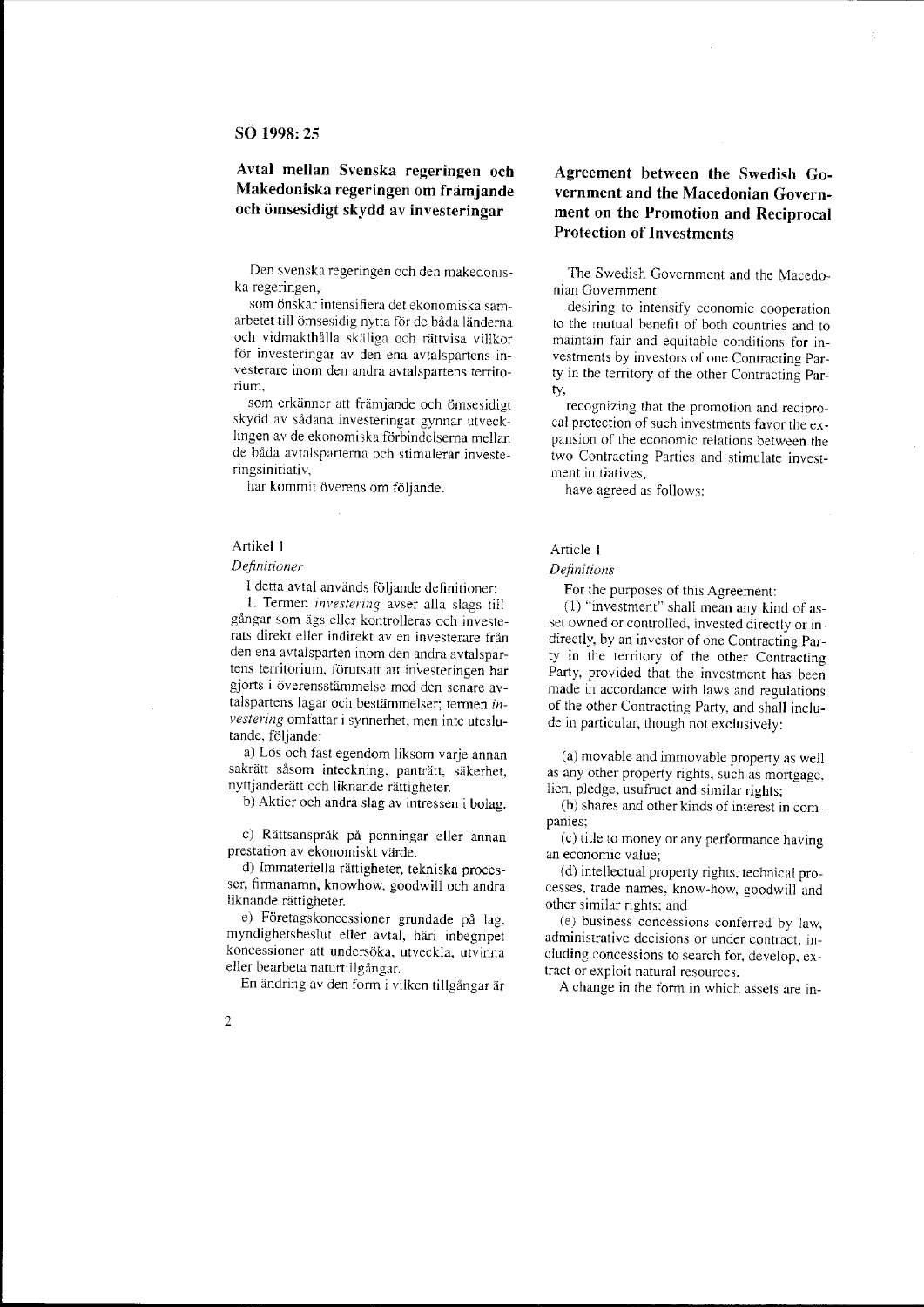investerade skall inte inverka pa deras egen**skap av investering.** 

Utrusming som enligt leasingavtal stalls till en leasingtagares forfogande inom en avtalsparts territorium av en leasinggivare som ar den andra avtalspartens investerare skall inte behandlas mindre förmånligt än en investering.

2. Med termen *investerare* avses följande: a) Fysiska personer som ar medborgare i en avtalspart i enlighet med dess lagar.

b) Juridiska personer som har bildats eller upprattats i enlighet med endera avtalspartens lagar, eller som har bildats eller upprättats enligt lagarna i tredje land med ett övervägande intresse av endera avtalspartens investerare.

3. Med termen *avkastning* avses de belopp som en investering avkastar och omfattar i synnerhet, men inte uteslutande, vinstmedel, ränta, realisationsvinster, utdelning, royalties, ersättningar och aterinvesterad avkastning.

4. Med termen *territorium* avses vardera avtalspartens territorium, den ekonomiska zonen, den del av havsbottnen samt dennas underlag över vilka avtalsparten i fråga i enlighet med folkrätten utövar suverän rätt eller jurisdiktion.

## Artikel 2

#### $F$ rämjande och skydd av *investeringar*

1. Vardera avtalsparten skall, med beaktande av sin allmänna politik beträffande utländska investeringar, främja investeringar inom sitt territorium av den andra avtalspartens investerare och tillata sadana investeringar i enlighet med sin lagstiftning.

2. Med förbehåll för lagar och andra bestämmelser avseende utlänningars inresa och vistelse skall personer som arbetar för den ena avtalspartens investerare liksom medlemmar av deras hushåll tillåtas att inresa i, uppehålla sig inom och lämna den andra avtalspartens territorium för att utföra verksamhet med anknytning till investeringar dar.

3. Vardera avtalsparten skall alltid tillförsäk-

vested does not affect their character as investments.

Equipment. that under a leasing agreement is placed at the disposal of a lessee in the territory of one Contracting Party by a lessor being an investor of the other Contracting Party, shall be treated no less favorably than an investment.

(2) "investor" shall mean:

(a) any natural person who is a national of a Contracting Party in accordance with its law: and

(b) any legal person organized or established in the territory of either Contracting Party, or in a third country with a predominant interest of an investor of either Contracting Party.

(3) "returns" shall mean the amounts yielded by an investment and in particular, though not exclusively, include profit. interest, capital gains, dividends, royalties or fees, as well as reinvested returns.

(4) "territory" shall mean the territory of each Contracting Partv as well as the exclusive economic zone, the seabed and subsoil, over which the Contracting Party exercises, in accordance with international law, sovereign rights or jurisdiction.

#### Article 2

#### *Promotion and Protection of Investments*

(1) Each Contracting Party shall, subject to its general policy in the field of foreign investment, promote in its territory investments by investors of the other Contracting Party and shall admit such investments in accordance with its legislation.

(2) Subject to the laws and regulations relating to the entry and sojourn of aliens, individuals working for an investor of one Contracting Party, as well as members of their household, shall be permitted to enter into, remain on and leave the territory of the other Contracting Party for the purpose of carrying out activities associated with investments in the territory of the latter Contracting Party.

\3) Each Contracting Party shall at all times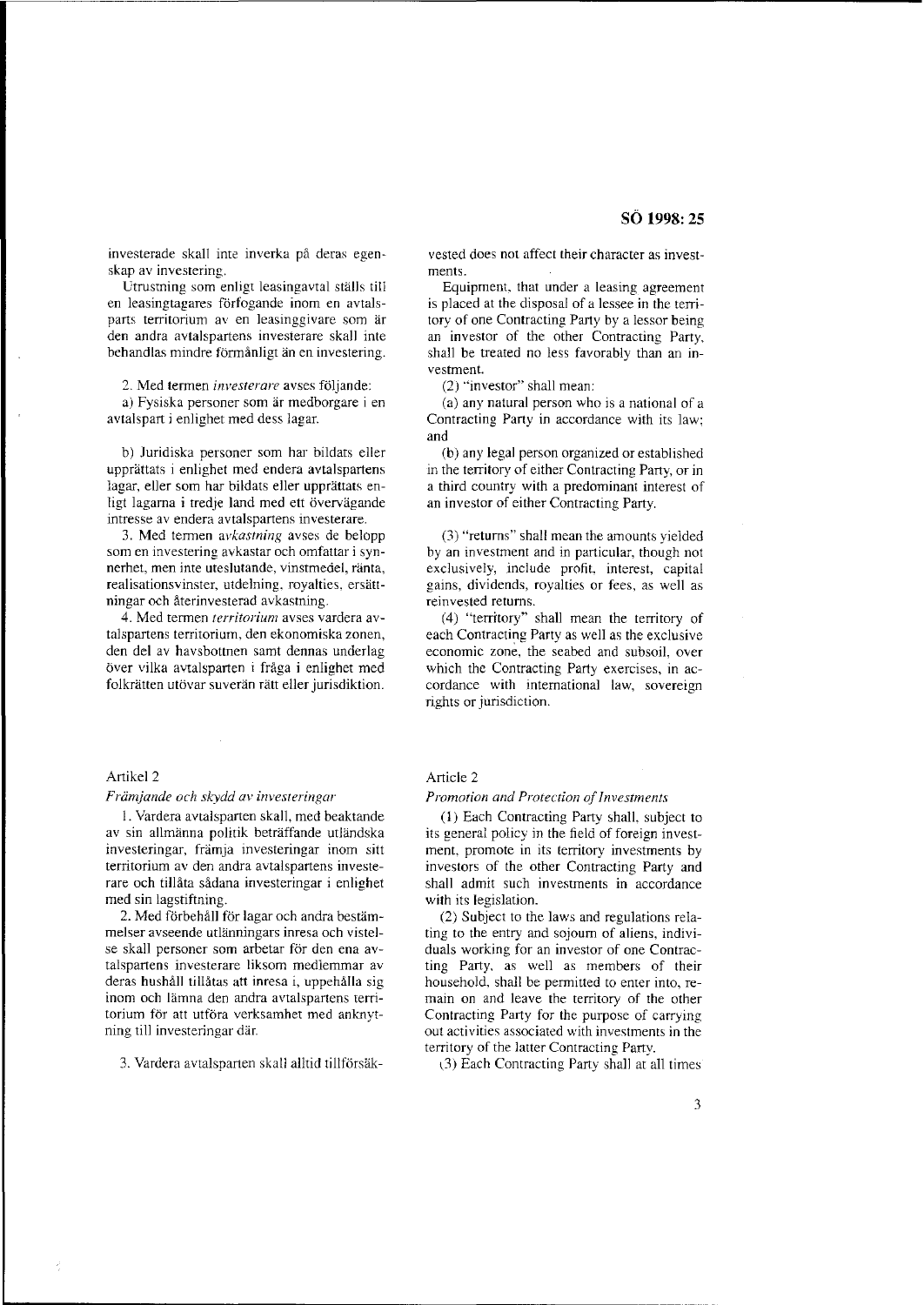# **SO 1998: 25**

ra investeringar som gjorts av investerare fran den andra avtalsparten en skalig och rattvis behandling och inte genom oskaliga eller diskriminerande åtgärder försvåra förvaltning, underhåll, utnyttjande och åtnjutande därav, förfogande däröver eller förvärv av varor och tjänster eller försäljning av produktionen.

4. Investeringar som gjorts inom en avtalsparts territorium i enlighet med dennas lagar och bestammelser skall atnjuta fullstandigt skydd enligt detta avtal. I inget fall får en avtalspart ge en behandling som är mindre förmånlig än den som folkrätten fordrar.

5. Aterinvesterad avkastning som harror fran en investering skall medges samma behandling och atnjuta samma skydd som en investering.

### Artikel3

### *Nationell hehandling och mest-gynnadnationshehandling*

1. Vardera avtalsparten skall ge investeringar gjorda inom dess territorium av den andra avtalspartens investerare en behandling som inte ar mindre forrnanlig an den som ges investeringar gjorda av dess egna investerare eller av investerare fran tredje land beroende pa vilken behandling som är den mest förmånliga.

2. Utan hinder av bestämmelserna i punkt 1 i denna artikel skall en avtalspart som har slutit eller kan komma att sluta avtal om att bilda en tullunion, en gemensam marknad eller ett frihandelsområde vara oförhindrad att ge en mer förmånlig behandling åt investeringar som gjorts av investerare från stater som ävenledes är parter i ett sådant avtal eller av investerare från vissa av dessa stater.

3. Bestammelserna i punkt 1 i denna artikel skall inte tolkas så att de ålägger den ena avtalsparten att till investerare fran den andra avtalsparten utsträcka förmånen av behandling, fördelar eller rättigheter som följer av internationella avtal eller uppgorelser eller av nationell lagstiftning som helt eller till övervägande del avser beskattning.

ensure fair and equitable treatment of the investments by investors of the other Contracting Party and shall not impair the management, maintenance. use, enjoyment or disposal thereof as well as the acquisition of goods and services and the sale of their production, through unreasonable or discriminatory measures.

(4) The investments made in accordance with the laws and regulations of the Contractine Party **in** whose territory they are undertaken, enjoy the full protection of this Agreement. **In**  no case shall a Contracting Party award treatment less favorable than that required by international law.

(5) Reinvested returns yielded from an investment shall be given the same treatment and protection as an investment.

#### Article 3

### *National and Most Favored Nation Treatment*

(I) Each Contracting Party shall apply to investments made **in** its territory by investors of the other Contracting Party a treatment which is no less favorable than that accorded to investments made by its own investors or by investors of third States, whichever is the more favorable.

(2) Notwithstanding the provisions of Paragraph (1) of this Article, a Contracting Party which has concluded or may conclude an agreement regarding the formation of a customs union. a common market or a free-trade area shall be free to grant more favorable treatment to investments by investors of the State or States which are also parties to the aforesaid agreements, or by investors of some of these States.

(3) The provisions of Paragraph (1) of this Article shall not be construed so as to oblige one Contracting Party to extend to investors of the other Contracting Party the benefit of any treatment, preference or privilege resulting from any international agreement or arrangement relating wholly or mainly to taxation or any domestic legislation relating wholly or mainly to taxation.

4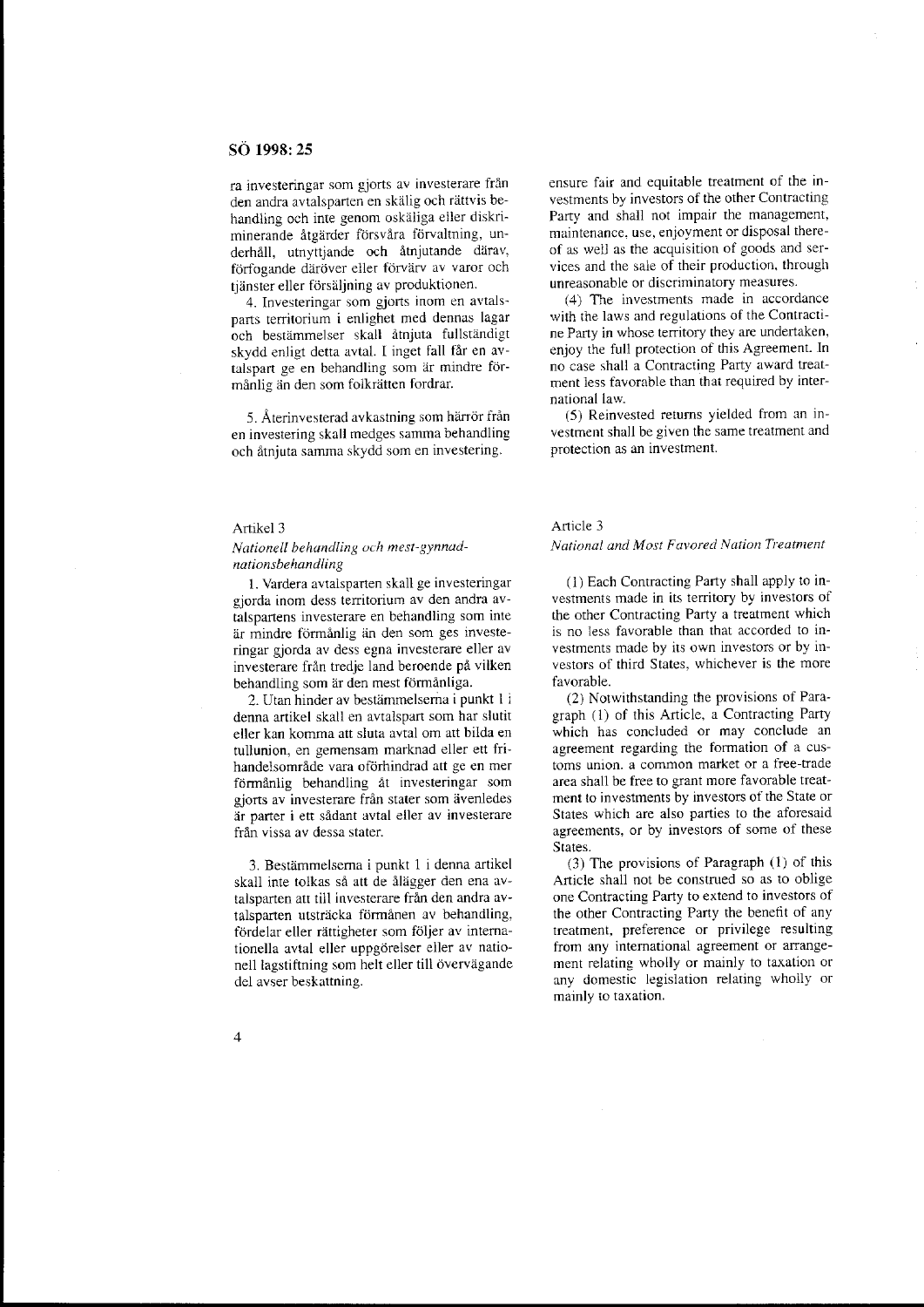## Artikel 4

## **Expropriation och ersättning**

l. lngendera avtalsparten skall vidta nagra åtgärder som direkt eller indirekt berövar en investerare från den andra avtalsparten en investering, såvida inte följande villkor är uppfyllda:

a) Atgarderna vidtas i allmant intresse och i enlighet med vederbörligt rättsligt förfarande.

b) Atgarderna ar otvetydiga och icke-diskriminerande.

c) Åtgärderna åtföljs av bestämmelser om betalning av prompt, adekvat och effektiv ersättning som skall kunna överföras utan dröjsmål i en fritt konvertibel valuta.

2. Ersattningen skall uppga till den exproprierade investeringens skaliga marknadsvarde vid tidpunkten omedelbart innan expropriationen eller den förestående expropriationen blev känd på ett sådant sätt att investeringens värde pilverkades (i det foljande benamnd *l'arderingsdagen).* 

Detta skäliga marknadsvärde skall på begäran av investeraren uttryckas i en fritt konvertibel valuta på grundval av gällande växelkurs för valutan i fråga på värderingsdagen. Ersättningen skall också inkludera ränta till gängse marknadsrantesats fran dagen for expropriation till betalningsdagen.

3. Bestammelserna i punkterna loch 2 i denna artikel skall aven galla avkastningen av en investering och, i forekommande fall. behållningen av en likvidation.

4. Investerare från en avtalspart vars investeringar inom den andra avtalspartens territorium lider skada till följd av krig eller annan väpnad konflikt, nationellt nödläge, revolt, uppror eller upplopp skall i fråga om restitution, gottgörelse, ersättning eller annan uppgörelse medges en behandling som inte ar mindre formanlig an den som medges denna sistnämnda avtalsparts egna investerare eller investerare från tredje land. Utbetalningar i anledning härav skall kunna överföras utan dröjsmål i en fritt konvertibel valuta.

# Article 4

### *Expropriation and Compensation*

(l) Neither Contracting Party shall take any measures depriving, directly or indirectly, an investor of the other Contracting Party of an investment unless the following conditions are complied with:

(a) the measures are taken in the public interest and under due process of law;

(b) the measures are distinct and not discriminatory; and

(c) the measures are accompanied by provisions for the payment of prompt, adequate and effective compensation, which shall be transferable without delay in a freely convertible cur**rency.** 

(2) Such compensation shall amount to the fair market value of the investment expropriated at the time immediately before the expropriation or impending expropriation became known in such a way as to affect the value of the investment (hereinafter referred to as the "Valuation Date").

Such fair market value shall at the request of the investor be expressed in a freely convertible currency on the basis of the market rate of exchange existing for that currency on the Valuation Date. Compensation shall also include interest at a commercial rate established on a market basis from the date of expropriation until the date of payment.

(3) The provisions of Paragraphs (l) and (2) of this Article shall also apply to the returns from an investment as well as, in the event of liquidation, to the proceeds from the liquidation.

(4) Investors of either Contracting Party who suffer losses of their investments in the territory of the other Contracting Party due to war or other armed conflict, a stale of national emergency, revolt, insurrection or riot shall be accorded, with respect to restitution, indemnification, compensation or other settlement, a treatment which is no less favorable than that accorded to its own investors or to investors of any third State. Resulting payments shall be transferable without delay in a freely convertible currency.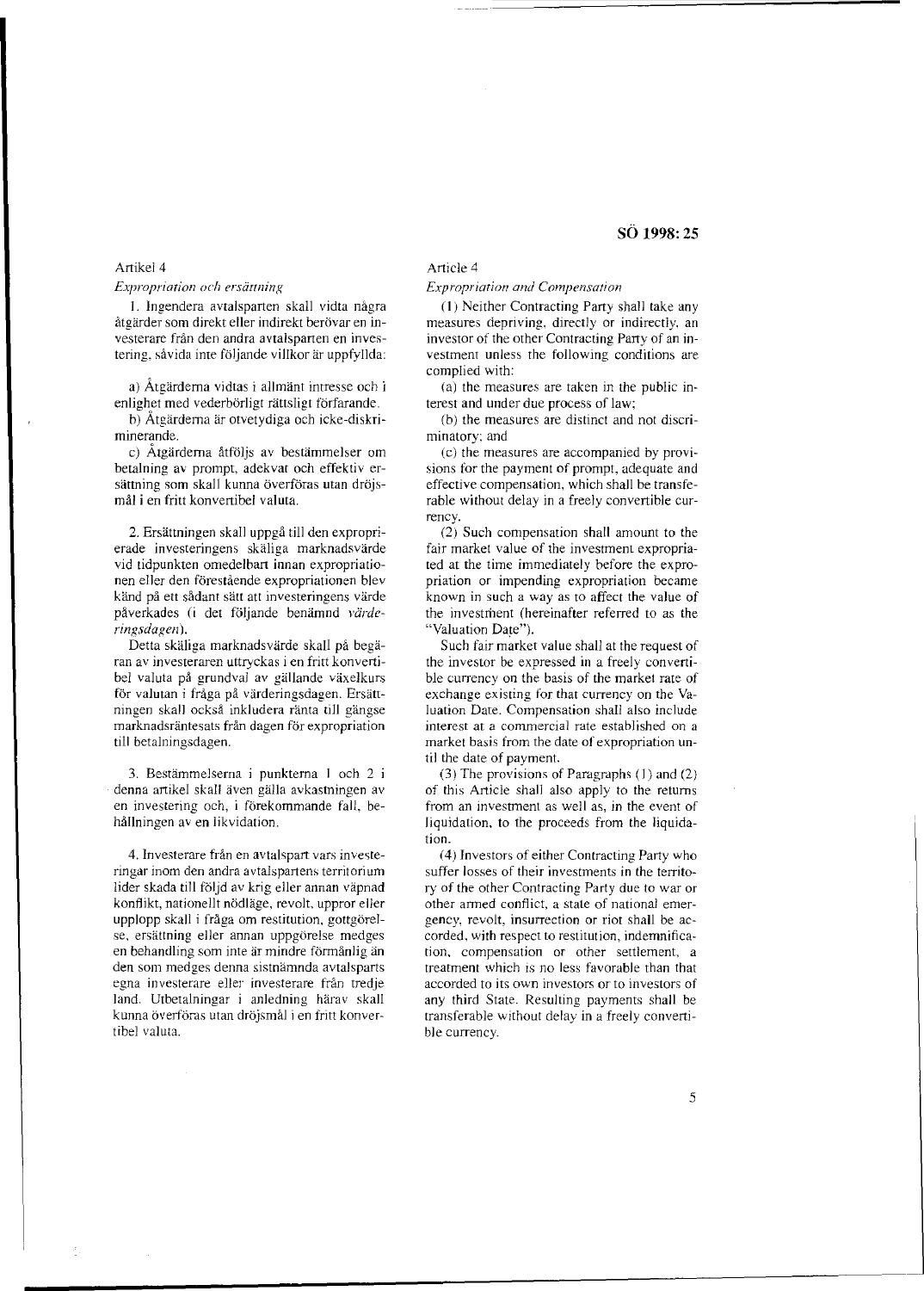# **sc) 1998: 25**

### Artikel 5

#### *Ove/fijl-Ingar*

1. Vardera avtalsparten skall utan dröjsmål medge överföring i en fritt konvertibel valuta av betalningar i sam band med en investering av bl.a. följande:

a) Avkastning.

b) Behållningen av en total eller partiell försaljning eller Iikvidation av en investering gjord av en investerare frin den andra avtalsparten.

c) Medel för återbetalning av lån och ränta.

d) Inkomster uppbuma av personer, som inte är medborgare i avtalsparten, med tillstånd att arbeta i samband med en investering inom dennas territorium samt andra medel som avsatts för att täcka utgifter i samband med förvaltningen av investeringen.

e) Ersattning enligt artikel 4.

2. Alla överföringar enligt detta avtal skall verkställas till den växelkurs som gäller den dag överföringen görs för enstaka transaktioner i den valuta som skall överföras. Om ingen marknad för utländska valutor finns, skall den växelkurs gälla som senast tillämpades för inkommande investeringar eller den senaste växelkursen för konvertering av valutor i särskilda *dragningsriilter,* beroende pa vilkendera sam är den mest förmånliga för investeraren.

# Artikel 6

#### *Subrogation*

Om en avtalspart eller dennes utsedda organ gör en utbetalning till någon av sina investerare i enlighet med en garanti som den har utfärdat med avseende på en investering inom den andra avtalspartens territorium, skall den sistnämnda avtalsparten - utan att det skall inskränka den förstnämnda avtalspartens rättigheter enligt artikel 8 – erkänna överföringen av varje rättighet eller fordran som tillkommer en sådan investerare till den förstnämnda avtalsparten eller dess utsedda organ och den förstnämnda avtalsparten eller dess utsedda organs övertagande av varje sådan rättighet eller fordran.

### Article 5

#### *Transfers*

(I) Each Contracting Party shall allow without delay the transfer in a freely convertible currency of payments in connection with an investment, such as:

(a) the returns;

(b) the proceeds from a total or partial sale or liquidation of any investment by an investor of the other Contracting Party:

(c) funds in repayment of loans and interest: (d) the earnings of individuals, not being, its nationals, who are allowed to work in connection with an investment in its territory and ot-

her amounts appropriated for the coverage of expenses connected with the management of the investment: and

(e) compensation under Article 4.

(2) Any transfer referred to in this Agreement shall be effected at the market rate of exchange existing on the day of transfer with respect to spot transactions in the currency to be transferred. **In** the absence of a market for foreign exchange, the rate to be used will be the most recent rate applied to inwart investments or the most recent exchange rate for conversion of currencies into Special Drawing Rights, whichever is the most favorable to the investor.

### Article 6

# *Subrogation*

(1) If a Contracting Partly or its designated agency makes a payment to any of its investors under a guarantee it has granted in respect of an investment in the territory of the other Contracting Party, the latter Contracting Party shall, without prejudice to the rights of the former Contracting Party under Article 8, recognize the transfer of any right or title of such an investor to the former Contracting Party or its designated agency and the subrogation of the former Contracting Party or its designated agency to any such right or title.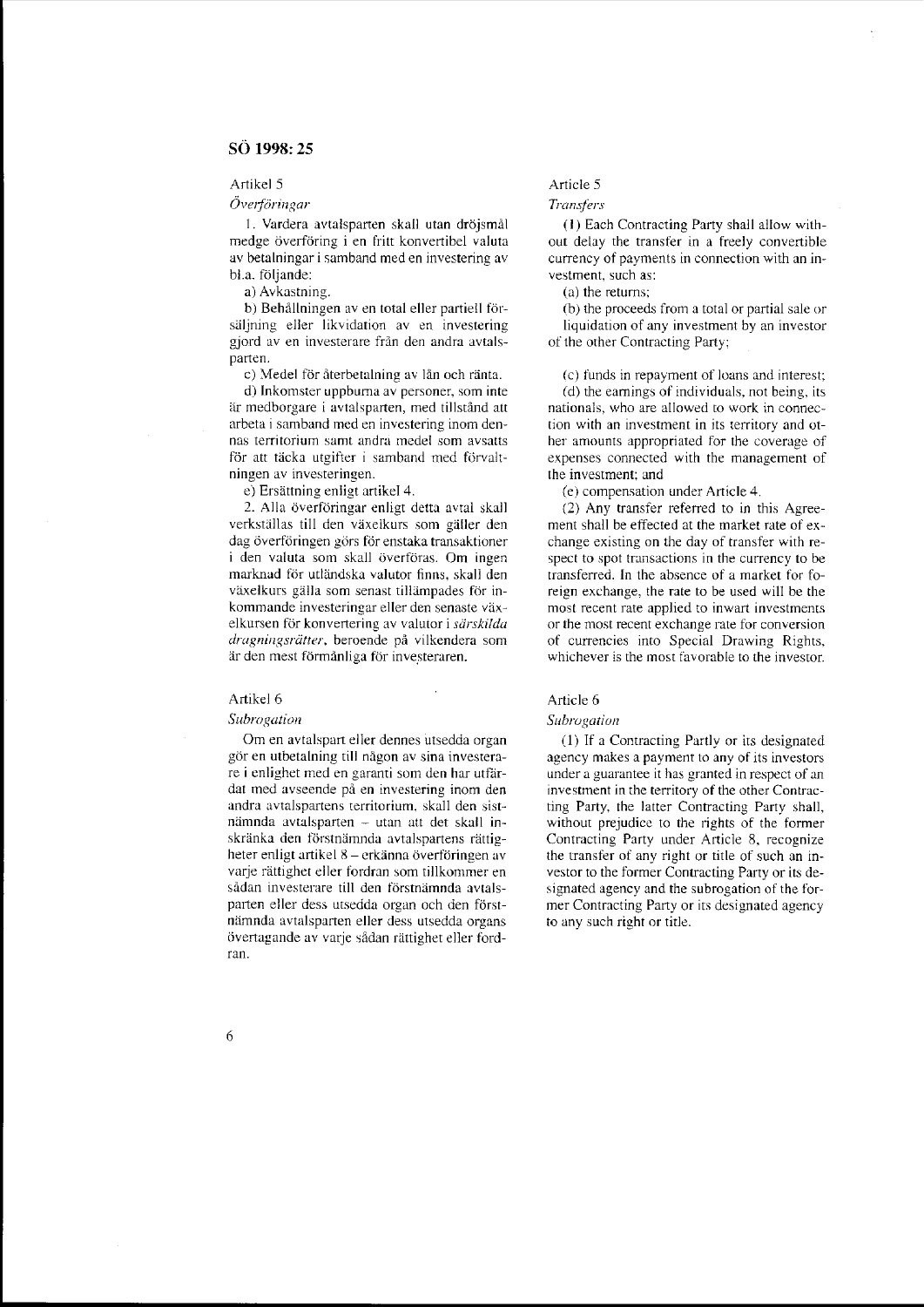## Artikel 7

*Tvister mellon en investerare oeh en awalspart* 

I. Tvister om en investering mellan en investerare från den ena avtalsparten och den andra avtalsparten skall om möjligt lösas i godo.

2. Vardera avtalsparten ger harmed sitt samtycke till att hanskjuta till Internationella centralorganet for bilaggande av investeringstvister (ICSID), för lösande genom förlikning eller skiljedom enligt *Konventionen om biläggande*  $av$  investeringstvister mellan stater och med*hor/iare i annan* 5101, upprattad i Washington den 18 mars 1965, eller till en skiljedomstol, som fran fall till fall skall konstitueras enligr de regler for skiljeforfaranden som har utformats av Förenta nationernas kommission för internationell handelsrätt (UNCITRAL), varje tvist som inte har lösts inom sex månader från den dag då tvistefrågan väcktes av endera parten. Om centralorganet inte skulle vara tillgangligt, star del investeraren fritt att hanskjuta rvisten för lösning genom bindande skiljeförfarande till centralorganets supplementära regler. Om parterna i en tvist har olika uppfattning om huruvida förlikning eller skiljedom är det lämpligaste sättet att lösa tvisten, skall investeraren ha rätt att välja.

3. Vid tillämpning av denna artikel och artike125.2 b i Washingtonkonventionen skall varje juridisk person som har bildats i enlighet med endera avtalspartens lagstiftning och i vilken, innan en tvist uppkommer, en investerare från den andra avtalsparten ägde ett dominerande intresse, behandlas som en juridisk person från denna andra avtalspart.

4. Tillsattande instans enligt UNCITRAL:s regler om skiljeförfarande skall vara presidenten, vicepresidenten eller den till tjänsteåren därpå följande ledamoten i Internationella domstolen, såvida denne inte är medborgare i någon av avtalsparterna. Den tredje skiljemannen skall inte vara medborgare i någon av avtalsparterna.

5. Skiljeförfarande skall ske i en stat som tillträtt Förenta nationernas *Konvention om er*kännande och verkställighet av utländska skiljedomar, upprättad i New York den 10 juni 1958.

# Article 7

## *Disputes between an Investor and a Contracting Party*

(I) Any dispute concerning an investment between an investor of one Contracting Party and the other Contracting Party shall, if possible, be settled amicably.

(2) Each Contracting Party hereby consents to submit to the International Centre for Settlement of Investment Disputes (ICSID) for settlement by conciliation or arbitration under the Washington Convention of 18 March 1965 on the Settlement of Investment Disputes between States and Nationals of Other States or to an ad hoc tribunal set up under Arbitration Rules of the United Nations Commission on International Trade Law (UNCITRAL), any such dispute which has not been settled within six months following the date, on which the dispute has been raised by either party. If the Centre should not be available the dispute, at the choice of the investor may also be submitted for settlement by binding arbitration to the Additional Facility of the Centre .. If the parties to such a dispute have different opinions as to whether conciliation or arbitration is the more appropriate method of settlement. the investor shall have the right to choose.

(3) For the purpose of this Article and Anicle 25 2 (b) of the said Washington Convention, any legal person which is constituted in accordance with the legislation of one Contracting Party and in which, before a dispute arises. an investor of the other Contracting Party held a predominant interest shall be treated as a legal person of the other Contracting Party.

(4) The appointing authority under the UN-CITRAL Arbitration Rules shall be the President. the Vice-President or the next senior Judge of the International Court of Justice, who is not a national of either Contracting Party. The third arbitrator shall not be a national of either Contracting Party.

(5) Any arbitration shall be held in a state that is a party to the United Nations Convention on the Recognition and Enforcement of Foreign Arbitral Awards. done at New York, June 10, 1958.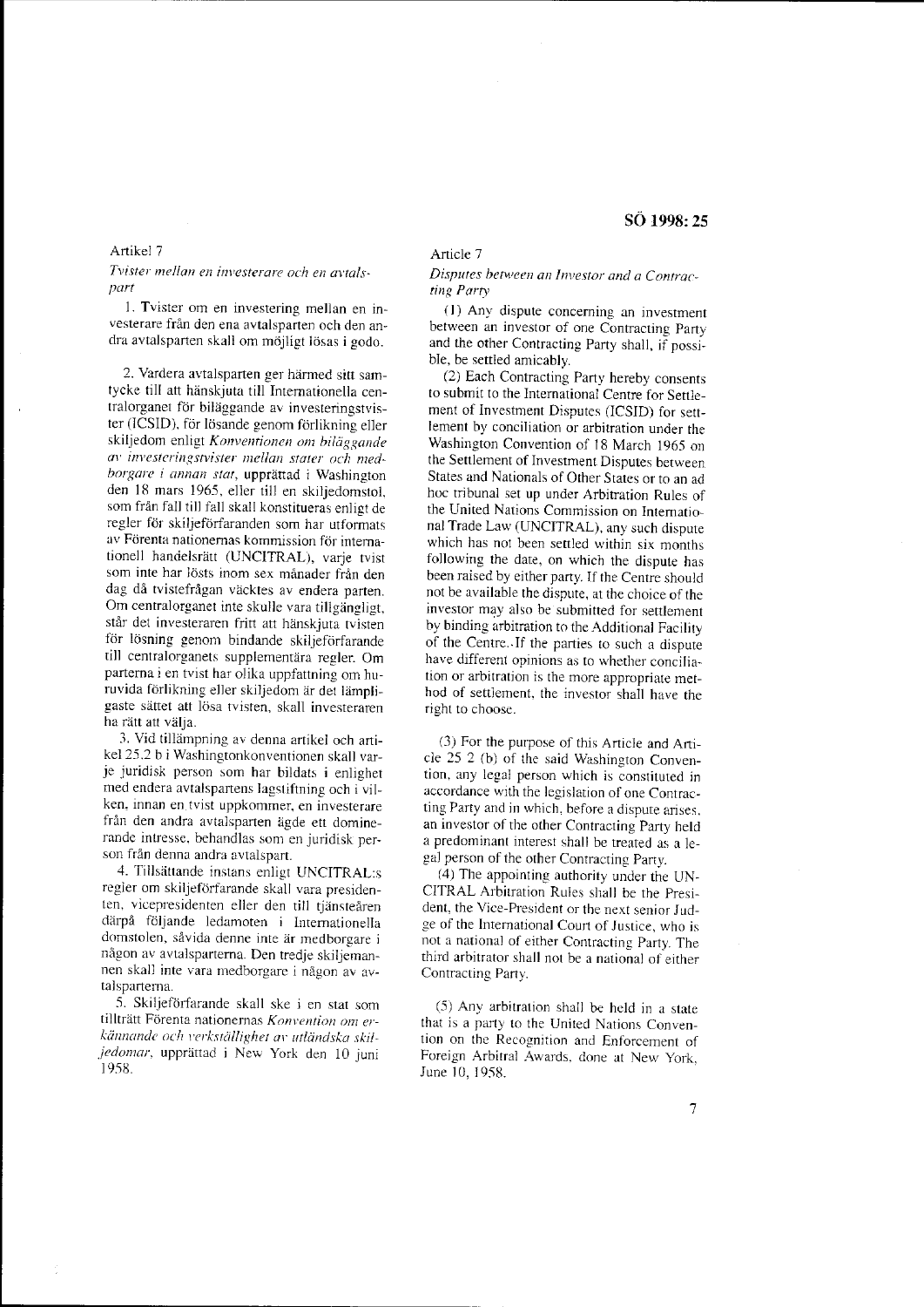# **SO 1998: 25**

6. Det samtycke som skull ges av vardera avtalsparten enligt punkt 2 och hanskjutandet av tvisten till skiljedom av en investerare skall uppfylla kravet enligt

a) kupitel II i Washingtonkonventionen *(centralorganets jurisdiktion*) och de supplementära reglerna för "skriftligt samtycke av de tvis*tandeparterna" ,* 

b) artikel 1 i UNCITRAL:s regler om skiljeförfarande vad gäller "skriftlig överenskom*melse mellan de kOlltraktsslutande partema om hänskjutande till skiljeförfarande"*, samt

c) artikel II i Förenta nationernas *Konvention*  $om$  erkännande och verkställighet av utländska *skiljedomar,* upprattad i New York den 10 juni 1958, för " *skriftligt avtal*".

7. Skiljedom enligt denna artikel skall vam slutgiltig och bindande for de tvistande parterna. Vardera avtalsparten skall utan drojsmal genomföra vad som bestämts i varje sådan skiljedom och tillse att skiljedomen verkstalls inom dess territorium.

8. En avtalspart skall inte i ett förfarande som gäller en investeringstvist som försvar, genfordran, rätt till motfordran eller av någon annan anledning åberopa att gottgörelse eller annan ersättning mottagits för hela den påstådda skadan eller en del av denna till följd av försäkring eller garantiavtal.

#### Artikel 8

#### *Tvister mel/an avtalsparterna*

I. Tvister mellan avtalsparterna om tolkningen eller tillämpningen av detta avtal skall om möjligt lösas genom förhandlingar mellan de båda avtalsparternas regeringar.

2. Om en tvist inte kan lösas på detta sätt inom sex månader efter den dag då förhandlingar har begärts av endera avtalsparten, skall den på endera avtalspartens begaran hanskjutas till en skiljedomstol.

3. Skiljedomstolen skall konstitueras från fall till fall, varvid vardera avtalsparten skall utse en ledamot. Dessa båda ledamöter skall därefter enas om en medborgare i en tredje stat att vara ordförande; denne skall utses av de båda avtalspartemas regeringar. Ledambterna

(6) The consent given by each Contracting Party in paragraph  $(2)$  and the submission of the dispute by an investor under the said paragraph shall satisfy the requirement of:

(a) Chapter II of the Washington Convention (Jurisdiction of the Centre) and the Additional Facility Rules for written consent of the parties to a dispute;

(b) Article I of the UNCITRAL Arbitration Rules for an agreement in writing on referral to arbitration by the parties to a contract; and

(c) Article II of the United Nations Convention on the Recognition and Enforcement of Foreign Arbitral Awards, done at New York, June 10, 1958, for "an agreement in writing".

(7) Any arbitral award rendered pursuant to this Article shall be final and binding on the parties to the dispute. Each Contracting Party shall carry out without delay the provisions of any such award and provide in its territory for the enforcement of such award.

(8) In any proceeding involving an investment dispute, a Contracting Party shall not assert, as a defense, counterclaim, right of set-off or for any other reason, that indemnification or other compensation for all or part of the alleged damages has been received pursuant to an in**surance or guarantee contract.** 

#### Article 8

## *Disputes between the Contracting Parties*

(\) Any dispute between the Contracting Parties concerning the interpretation or application of this Agreement shall, if possible, be settled by negotiations between the Governments of the two Contracting Parties.

(2) If the dispute cannot thus be settled within six months, following the date on which such negotiations were requested by either Contracting Party, it shall at the request of either Contracting Party be submitted to an arbitration tribunal.

(3) The arbitration tribunal shall be set up from case to case, each Contracting Party appointing one member. These two members shall then agree upon a national of a third State as their chairman, to be appointed by the Governments of the two Contracting Parties. The

8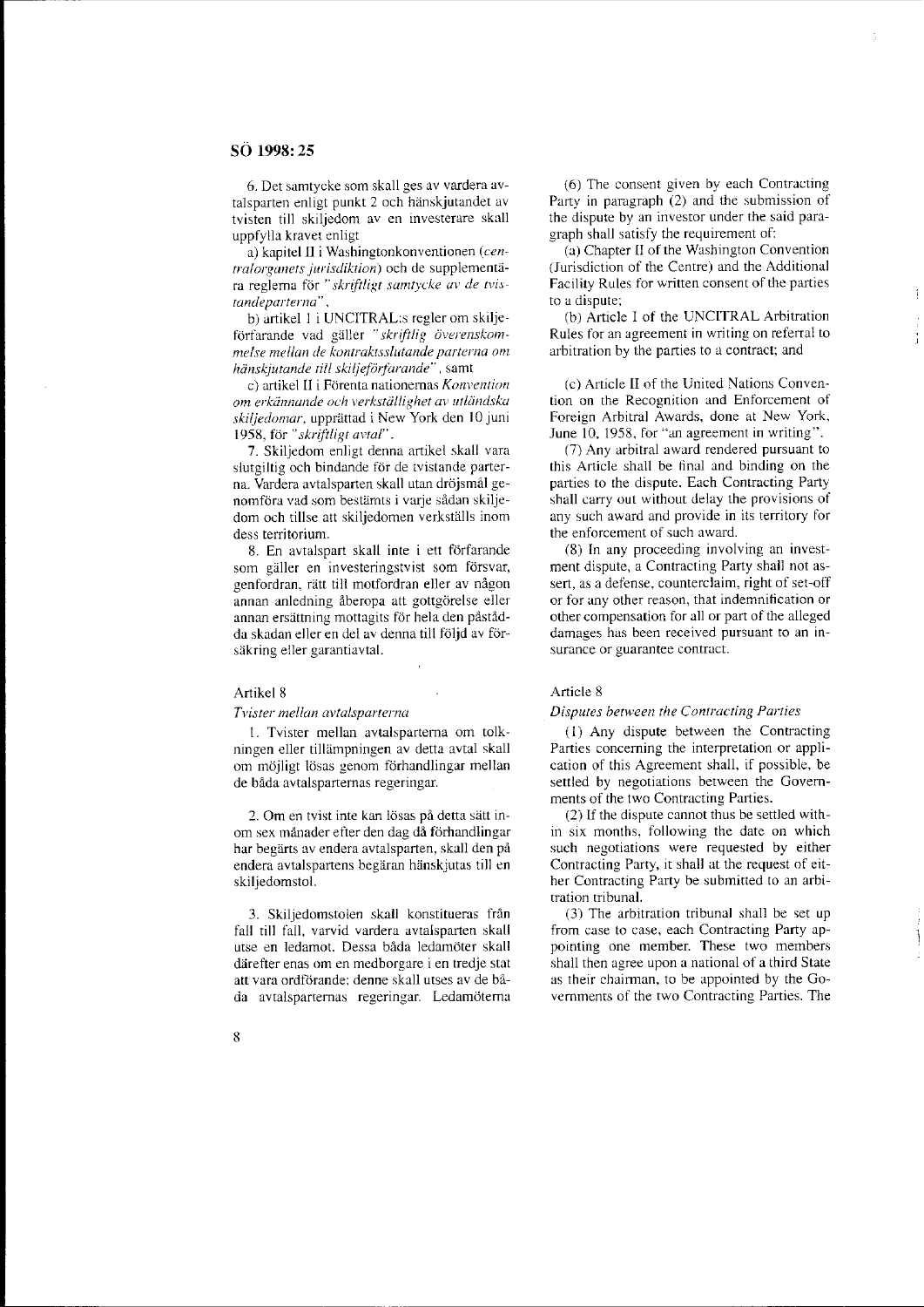skall utses inom två månader och ordföranden inom fyra månader räknat från den dag då endera avtalsparten har meddelat den andra avtalsparten om sin önskan att hänskjuta tvisten till skiljedomstoL

4. Om de tidsfrister som avses i punkt 3 i denna artikel inte har iakttagits, kan endera avtalsparten i avsaknad av annat tillämpligt arrangemang anmoda presidenten i Internationella domstolen att göra de erforderliga utnämningama.

5. Om presidenten i Internationella domstolen är förhindrad att fullgöra den uppgift som avses i punkt 4 i denna artikel eller är medborgare i endera avtalsparten, skall vicepresidenten anmodas att göra de erforderliga utnämningarna. Om vicepresidenten är förhindrad att fullgöra denna uppgift eller är medborgare i endera avtalsparten, skall den till tjänsteåren äldste ledamot av domstolen som inte har förfall eller är medborgare i en av avtalsparterna anmodas att göra de erforderliga utnämningarna.

6. Skiljedomstolens avgöranden skall fattas genom majoritetsbeslut och vara slutgiltiga och bindande för avtalsparterna. Vardera avtalsparten skall bära kostnaderna för den ledamot den har utsett och för sin representation i skiljeförfarandet; kostnaderna för ordföranden och alla andra kostnader skall fordelas lika mellan de bada avtalsparterna. Skiljedomstolen kan dock i sitt beslut förordna att en större del av kostnaderna skall bäras av den ena av avtalsparterna. I alIa andra avseenden skall skiljedomstolen själv fastställa sin arbetsordning.

#### Artikel 9

#### **Tillämpning** av avtalet

Detta avtal skall tillämpas på alla investeringar, yare slar de har gjorts fore eller efter avtalets ikraftträdande, dock inte på tvister om en investering som har uppkommit eller ett anspråk rörande en investering som har avgjorts före avtalets ikraftträdande.

members shall be appointed within two months, and the chairman within four months, from the date either Contracting Party, has advised the other Contracting Party of its wish to submit the dispute to an arbitration tribunal.

(4) If the time limits referred to in Paragraph (3) of this Article have not been complied with, either Contracting Party may, in the absence of any other relevant arrangement, invite the President of the Intemational Court of Justice to make the necessary appointments.

(5) If the President of the International Court of Justice is prevented from discharging the function provided for in Paragraph (4) of this Article or is a national of either Contracting Party, the Vice-President shall be invited to make the necessary appointments. If the Vice-President is prevented from discharging the said function or is a national of either Contracting Party, the most senior memher of the Court who is not incapacitated or a national of either Contracting Party shall be invited to make the necessary appointments.

(6) The arbitration tribunal shall reach its decision by a majority of votes, the decision being final and binding on the Contracting Parties. Each Contracting Party shall bear the cost of the member appointed by that Contracting Party as well as the costs for its representation in the arhitration proceedings; the cost of the chainnan as well as any other costs shall be borne in equal parts by the two Contracting Parties. The arbitration tribunal may, however, on its decision direct that a higher proportion of costs shall be borne by one of the Contracting Parties. In all other respects, the procedure of the arbitration tribunal shall be detennined by the tribunal itself.

### Article 9

#### *Application o{the Agreement*

(1) This Agreement shall apply to all investments, whether made before or after its entry into force, but shall not apply to any dispute concerning an investment which arose, or any **claim concerning an investment which was**  settled. before its entry into force.